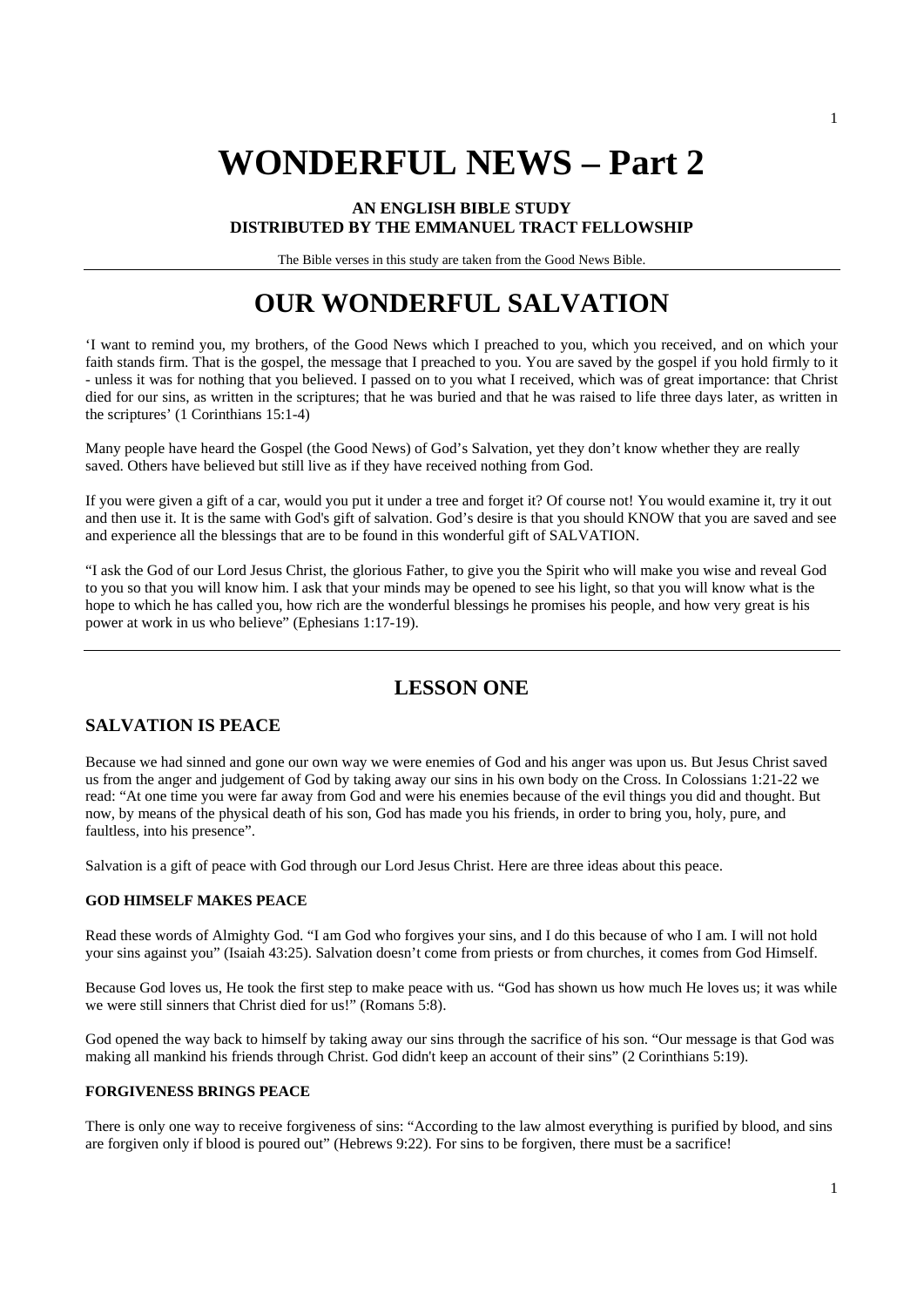There is only one sacrifice acceptable to God. "It was by God's own decision that the Son has in himself the full nature of God. Through the Son God decided to bring the whole universe back to himself. God made peace with men through his Son's death on the cross and so brought back to himself all things, both on earth and in heaven" (Colossians 1:19-20). Only the blood of Christ speaks peace.

#### **RIGHTEOUSNESS BRINGS PEACE**

Our own goodness will never buy peace with God. All of us have been sinful. Even our best actions are filthy through and through. Because of our sins we are like leaves that wither and are blown away by the wind. (Isaiah 64:6).

However, read this: "Christ was without sin, but for our sake God made Him share our sin in order that in union with Him we might share the righteousness of God" (2 Corinthians 5:21). God clothed Jesus with our sins so that He might cover us with his own righteousness.

"Now that we have been put right with God, we have peace with God through our Lord Jesus Christ" (Romans 5:1).

#### **TWO HANDS OF PEACE**

Salvation is the gift of God. God is saying 'PEACE' to us. We must receive this gift of peace with two hands: the hand of REPENTANCE and the hand of FAITH.

**Repentance:** God's gift of salvation is for the whole world, but it only becomes yours and mine when we are truly sorry for our sinful life and really desire to come to God. "Repent sincerely and return to Me with fasting and weeping and mourning. Let your broken heart show your sorrow, tearing your clothes is not enough" (Joel 2:12-13). Come back to the Lord your God. He is kind and full of mercy. He is patient and keeps his promises. He is always ready to forgive and not punish.. God says 'PEACE' to the broken and repentant heart.

*A promise:* "If we confess our sins to God, He will keep his promise and do what is right. He will forgive us our sins and purify us from all our wrong doing" (1 John 1:9).

**Faith:** Our good works don't change our hearts. A monkey dressed in clothes is still a monkey. A sinner who goes to church is still a sinner. Therefore we who by nature are sinners have nothing to present to God that will make peace between us. We must simply trust in the work of Jesus. "For it is by God's grace that you have been saved through faith. It's not the result of your own efforts, but God's gift, so that no one can boast about it" (Ephesians2:8-9).

*A promise:* "Now that we have been put right with God through faith, we have peace with God through our Lord Jesus Christ" (Romans 5:1).

#### **LESSON ONE: QUESTIONS AND ANSWERS**

**Look back through Lesson One to find the verses and then fill in the missing words in the questions below.** 

- 1. But God has shown us how much he …………………………… It was while we were still ……………………………….. that Christ died for us! (Romans 5:8)
- 2. According to the law almost everything is purified by ……………… and sins are ……………………..only if ……………. is poured out. (Hebrews 9:22)
- 3. All of us have been sinful. Even our ………………………………….. are ……………………… through and through. (Isaiah 64:6).
- 4. But if we …………………….. our sins to God, He will keep his promises and do what is right. He will …………………… our sins and purify us from all unrighteousness. (1 John 1:9).
- 5. Now that we have been put right with God through ……………………… we have …………………………………… through our Lord Jesus Christ. (Romans 5:1).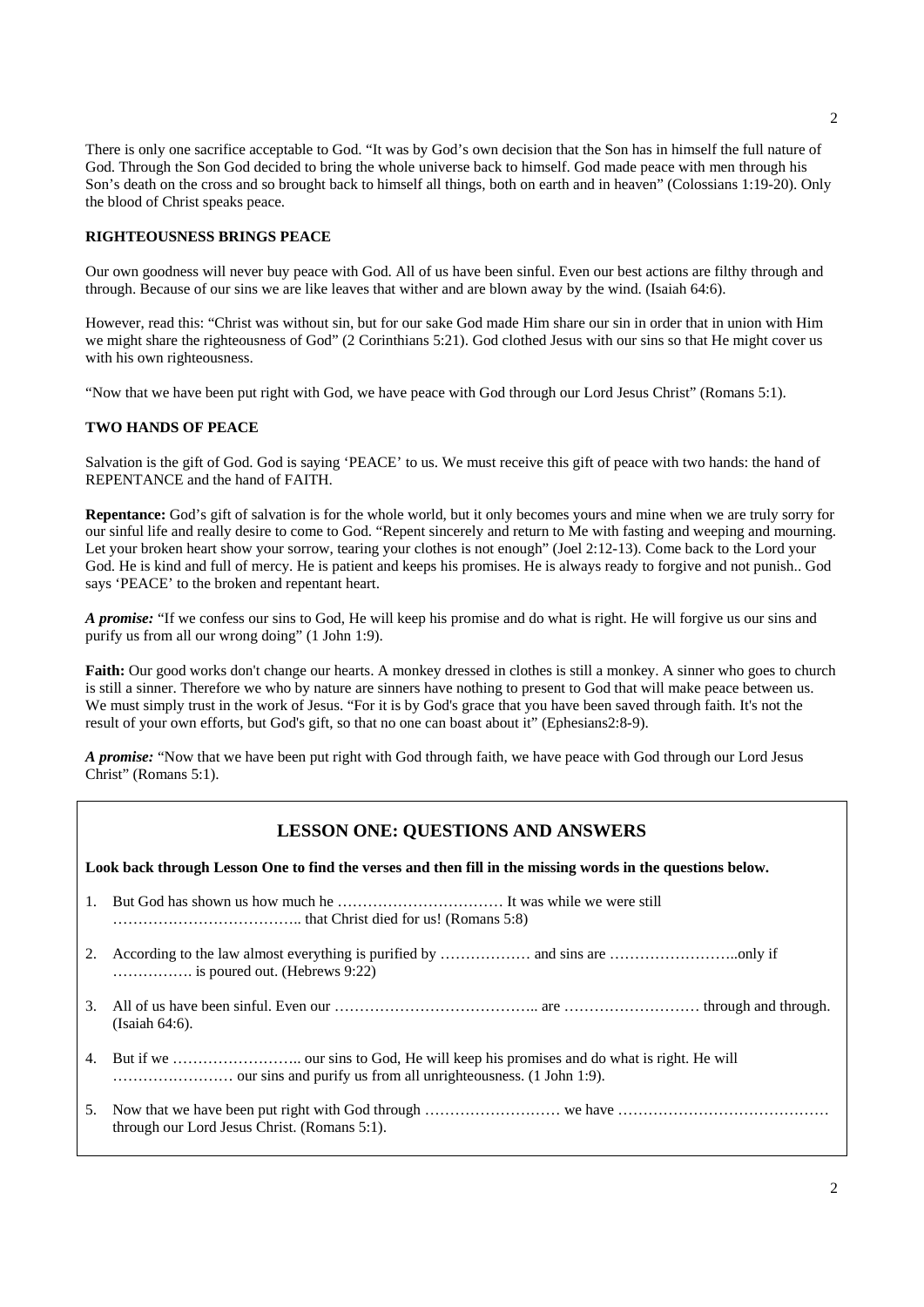|    | Answer these questions by writing neither YES or NO.                                        |  |
|----|---------------------------------------------------------------------------------------------|--|
|    | You will be able to answer by finding the verses in Lesson One                              |  |
| 1. | Does God make peace with men because they are his friends? (Colossians1:21-22).             |  |
|    | Can we make peace with God by offering a sheep or goat as a sacrifice? (Colossians 1:19-20) |  |
| 3. | Will God for give us our sins just because we go to church? (Joel 2:12-13; 1 John 1:9)      |  |
|    |                                                                                             |  |

# **LESSON TWO**

# **SALVATION IS DELIVERANCE**

**THE DELIVERER HAS COME:** "The Spirit of the Lord is upon me, because He has chosen me to bring good news to the poor. He has sent me to proclaim liberty to the captives and recovery of sight to the blind, to set free the oppressed and announce that the time has come when the Lord will save his people" (Luke 4:18-19).

**JESUS CAME TO DELIVER:** Sin was the key that locked us in the prison of Satan, the enemy of our souls. When Jesus died for our sins on the cross of Calvary and rose from dead, He unlocked the prison door and threw away the keys! Now do not tie yourself up again with the chains of fear and unbelief.

#### **FOUR SHOUTS OF DELIVERANCE**

#### **I am delivered from sin!**

When the law of sin rules in us it destroys our bodies and kills our spirits. Sin separates us from God. Sin brings us under the condemnation of God who is the judge of all men.

Only Jesus Christ lived without sin. He alone overcame sin and death. Jesus said to them "I am telling you the truth: Everyone who sins is a slave of sin. If the Son sets you free, then you will be really free" (John 8:34, 36). Jesus set the sinners free who were locked in the prison of sin waiting for the terrible day of judgement.

Although Jesus has set us free from our sin, we often remember our past sins and tie ourselves up again with the chains of fear and doubt. Trust in the power of the blood of Jesus Christ. "Since this is true, how much more is accomplished by the blood of Christ! Through the eternal spirit He offered himself as a perfect sacrifice to God. His blood will purify our consciences from useless rituals, so that we may serve the living God" (Hebrews 9:14). Christ has set us free from a guilty conscience.

#### **I am delivered from the power of death!**

Now death came into this world because of sin, but Jesus destroyed the power of death by taking away our sins. "Death gets it's power to hurt from sin, and sin gets it's power from the law. But thanks to God who gives the victory through our Lord Jesus Christ!" (1 Corinthians 15:56-57).

Death is no longer a prison but a road to heaven. Jesus said, "I am the resurrection and the life. Whoever believes in me will live, even though he dies" (John 11:25). Believers in Christ are free from the power of death.

#### **I am delivered from judgment!**

God has prepared a terrible day when He will judge all nations by his Son. On that day, Jesus will send some to everlasting life and others to everlasting punishment.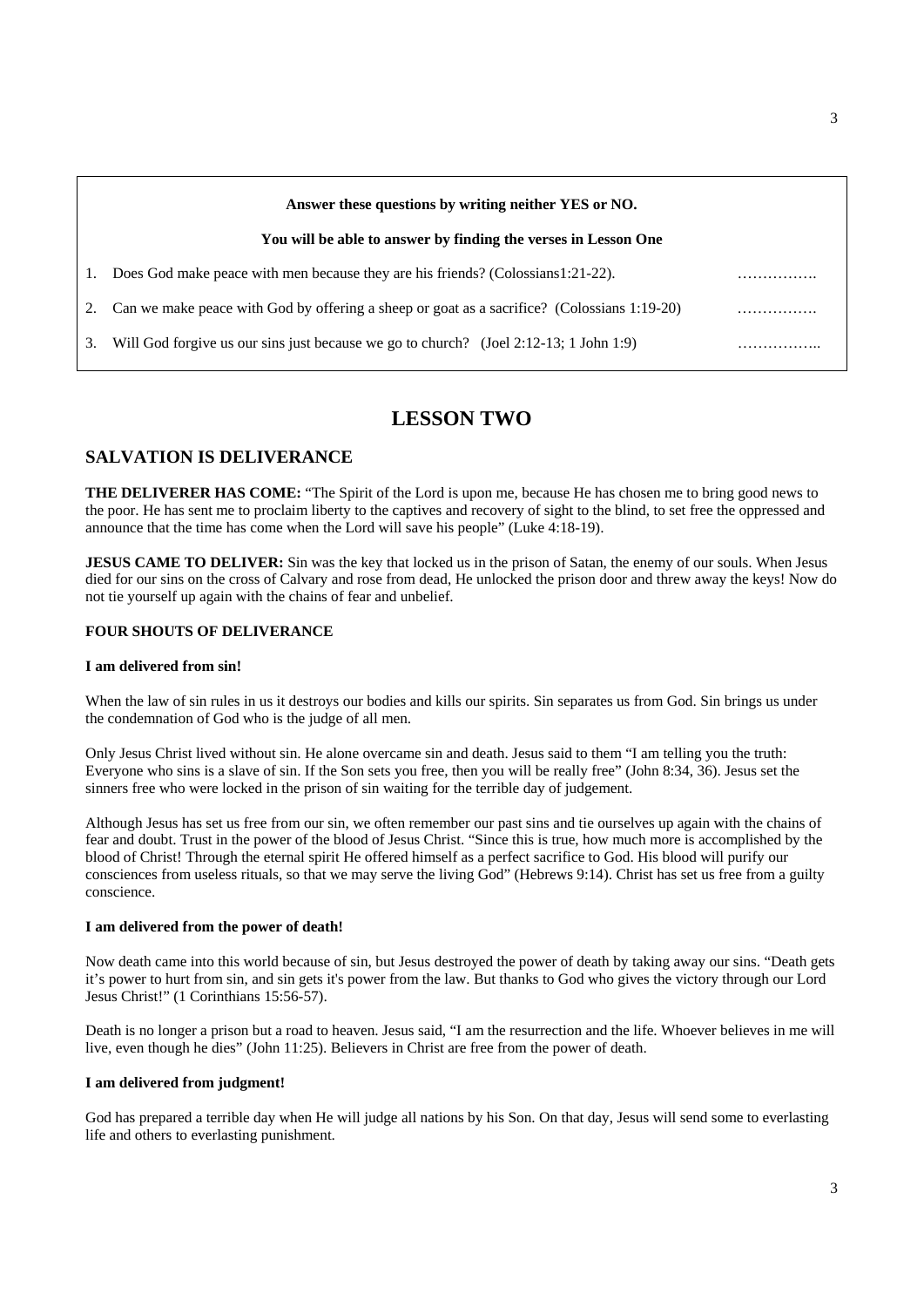Because Jesus bore our punishment on the cross He has delivered us from that day of judgement. He says to us, "I am telling you the truth: Whoever hears My words and believes in Him who sent Me has eternal life. He will not be judged, he has already passed from death to life" (John 5:24).

"And so we wait for the Son to come from heaven - Jesus, whom God raised from death and who rescues us from God's anger that is coming" (1 Thessalonians 1:10).

#### **I am delivered from Satan (the Devil)!**

Satan is the spirit who rules this world. He is the prince of the power of the air. He rules a kingdom of evil and darkness. All sinners are slaves of Satan and evil spirits.

When Jesus died for our sins he broke the power of Satan over us. "Since the children, as He calls them, are people of flesh and blood, Jesus himself became like them and shared their human nature. He did this so that through His death He might destroy the Devil, who has power over death" (Hebrews 2:14).

"We were slaves of Satan, bound by sin, but Jesus redeemed us with his blood. How can Satan condemn us when God has forgiven us? God rescued us from the power of darkness and brought us safely into the Kingdom of His dear Son, by whom we are set free by the forgiveness of our sins" (Colossians1:13-14). A new King rules in our lives with power to defend us against all the attacks of the enemy. His name is Jesus Christ, King of kings.

#### **A SHOUT OF VICTORY**

Because God loved us, He sent His Son to deliver us and bring us into fellowship with Himself forever. God, who never sleeps, promises to protect us day and night. We are God's sheep when we listen to the voice of the Good Shepherd. "My sheep listen to My voice. I know them, and they follow Me. I give them eternal life and they shall never die. No one can snatch them away from the Father's care" (John 10:27-28).

How great is God's love! If, while we were sinners, Christ died for us, how much more will He look after us now that we are His sheep. Neither demons, witchcraft, men or angels can take us away from our Deliverer. "No, in all these things we have complete victory through Him who loved us! For I am certain that nothing can separate us from His love: neither death nor life, neither angels nor other heavenly rulers or powers, neither the present nor the future, neither the world above nor the world below - there is nothing in all creation that will ever be able to separate us from the love of God which is ours through Christ Jesus our Lord" (Romans 8:37-39).

#### **LESSON TWO: QUESTIONS AND ANSWERS**

**Look back through lesson two to find these verses, then fill in the missing words**.

| $\ldots$ even though he dies' (John 11:25). |
|---------------------------------------------|
|                                             |
|                                             |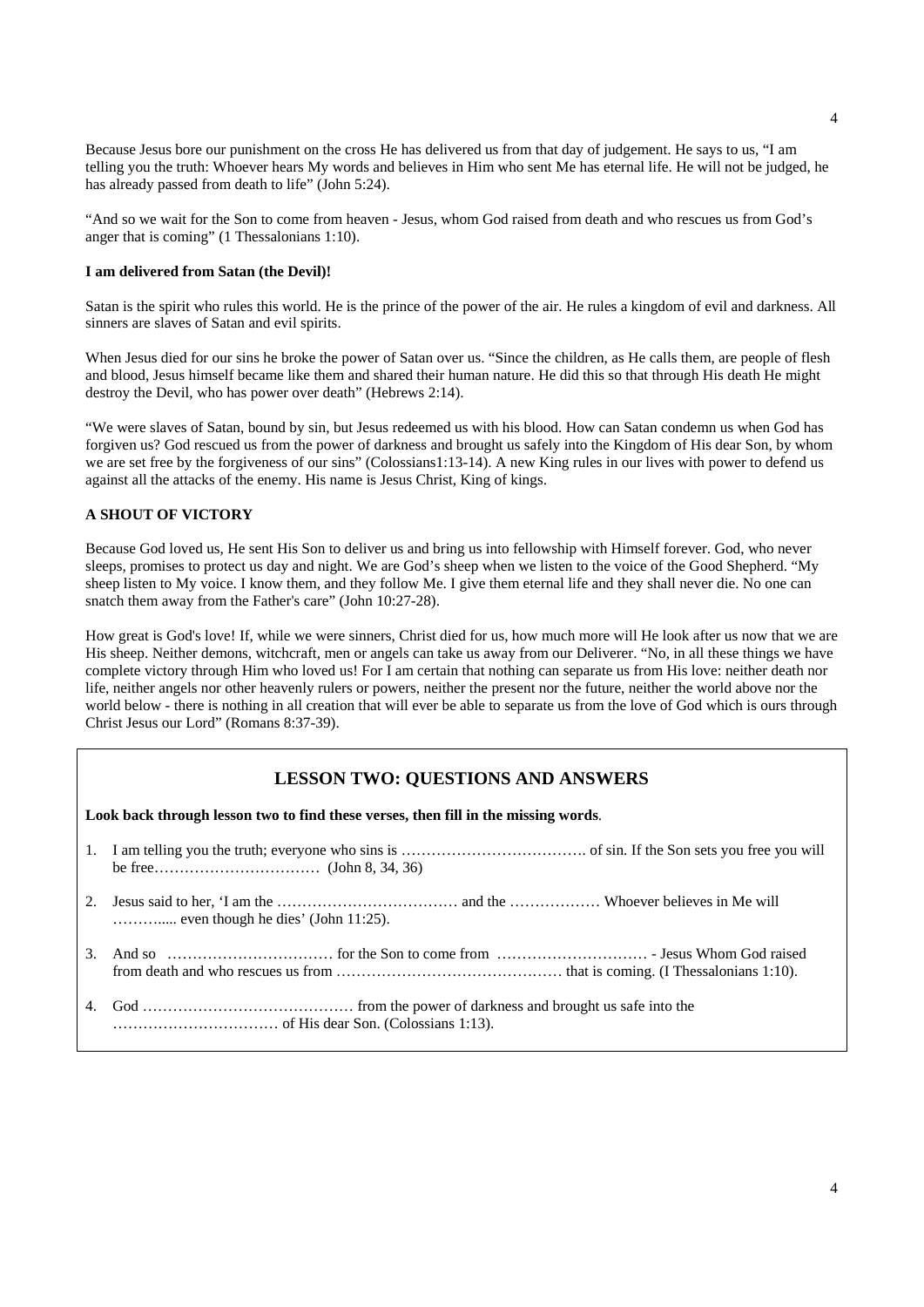|    | Answer these questions by writing Yes or No                                                |  |
|----|--------------------------------------------------------------------------------------------|--|
|    | 1. Has the blood of Jesus Christ power to cleanse our conscience? (Hebrews 9:14).          |  |
| 2. | Can Jesus deliver us from God's anger? (I Thessalonians 1:10).                             |  |
| 3. | When we are in trouble does this mean that we have lost God's salvation? (Romans 8:37-39). |  |

# **LESSON THREE**

# **SALVATION IS LIFE**

There is always joy when a baby is born; a new life comes into the world. When Jesus was born, an angel said to the shepherds, 'Don't be afraid! I am here with good news for you, which will bring great joy to all the people. This very day in David's town your Saviour was born who is Christ the Lord!' (Luke 2:10-11). When we believe on Christ as our Saviour this shows that we have been born again, God has made us children of God by the Holy Spirit. A new life begins because we receive a new Spirit. Truly, Salvation is good news of a great joy - it is Life.

Here are three living words to make you sing for joy.

#### **LIFE FROM GOD**

God is the creator of all living things. He is the author of life. He is Life. We were dead in our sins because we had forsaken the fountain of life. But when we returned to God He freely gave us His own eternal life. "For sin pays its wage - death but God's free gift is eternal life in union with Christ Jesus our Lord" (Romans 6:23).

We are not saved because we are good or clever or go to church. Jesus said, "People who are well do not need a doctor, only those who are sick I have not come to call respectable people, but outcasts" (Matthew 9:12-13). God forgives the SINNER and gives life to those who are DEAD.

God doesn't give us eternal life because we deserve it but because of His great love and mercy. "God's mercy is so abundant and his love for us is so great, that while we were spiritually dead in our disobedience He brought us to life with Christ. It is by God's grace that you have been saved" (Ephesians 2:4-5).

Our evil works earn us death but our good works cannot buy us life - Life is a GIFT OF LOVE that comes from God.

#### **NEW LIFE**

#### **A new creation**

God wants to make us into different people, changed people - NEW people. Salvation is a NEW CREATION. "When anyone is joined to Christ, he is a new being, the old is gone the new has come" (2 Corinthians 5:17). In the beginning God created the world and all the things in it. First He made fish, birds and animals. Then he took the dust of the ground and made man. We did not come from a fish or a bird or an animal, we were a special creation. Now regarding our Salvation, God doesn't build upon our old lives, our old traditions and customs, our old ways of worship or even our wisdom or strength. God joins us to His Son Jesus Christ and makes new people who will live forever!

#### **A new beginning**

Read this carefully: "I have been put to death with Christ on his cross, so that it is no longer I who live, but it is Christ who lives in me. This life that I live now, I live by faith in the Son of God, Who loved me and gave His life for me" (Galatians 2:20).

- 1. He took our place
- 2. He carried our sins.
- 3. He suffered our punishment from God.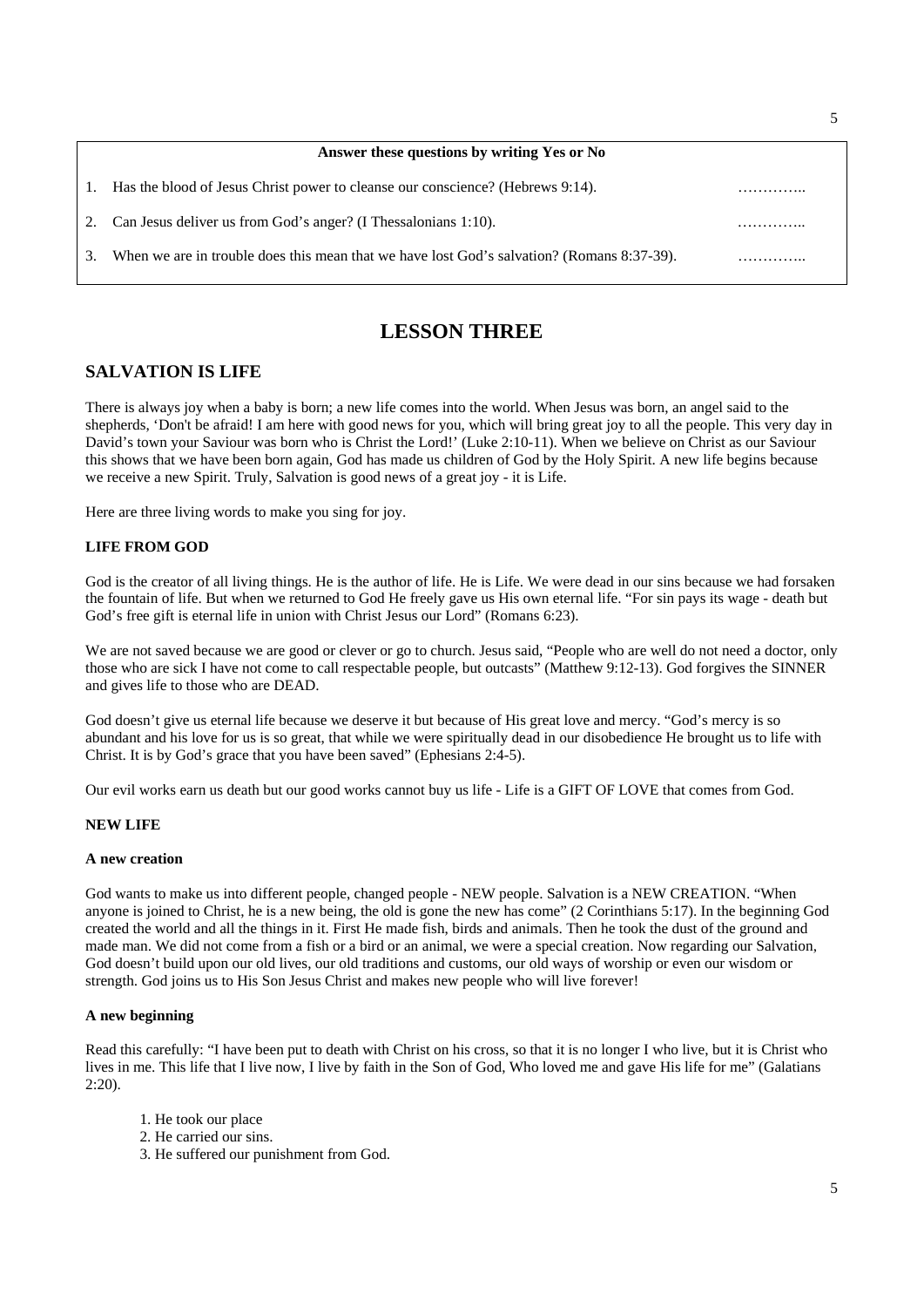Our old life of sin was punished and killed in Jesus on the cross. And, if we have died with Jesus we have also been raised by the power of God to new life in Jesus. Like a grain of wheat, we must die before we can bear fruit. New life began when we gave up our old life at the cross of Jesus Christ.

#### **A new birth**

Jesus said, "You must be born again" (John 3:3). We can only live in the kingdom of God if we have been born of God. In John 1:12-13 we read: "Some, however, did receive him and believed in him, so he gave them the right to become God's children. They didn't become God's children by natural means, that is, by being born as children of human father, God Himself was their Father". If we have believed in Christ we are sons and daughters of God and joint heirs with Christ of the kingdom of God. Our heavenly father doesn't want us to live as strangers or orphans. If we pray and ask Him, we can receive the blessings of His kingdom here on earth. We are sons of the king! **A new man - in our heart** 

Many years before the Lord Jesus Christ was born, God gave us a promise: "I will give you a new heart and a new mind. I will take away your stubborn heart of stone and give you an obedient heart" (Ezekiel 36:26). The Spirit of Christ the Son of God has come to live in us. He brings love instead of hate, faith instead of fear, holiness instead of uncleanness, joy in place of sadness.

#### **A new man - in our living**

"God has made us what we are and in our union with Christ Jesus He has created us for a life of good deeds, which he has already prepared for us to do" (Ephesians 2:10). Remember, our good works do not save us. Only Jesus Christ can save us from sin and judgement. However, now that we are saved we must live like sons and daughters of God, not in our own strength, but by the power of our Saviour who lives in us.

#### **LIFE IN JESUS CHRIST**

*Question:* Why did God send His Son to die on the cross and rise from the dead?

Jesus gives us the answer: "I have come in order that you might have life - life in all its fullness" (John 10:10). Jesus came to give us life.

*Question:* Where do we find this life?

The testimony is this: God has given us eternal life, and this life has its source in His Son. "Whoever has the Son has this life, whoever does not have the Son of God does not have life" (1 John 5:11-12). We come to the risen Christ for life. When we call, He answers, when we draw near to him, He draws near to us. When we open the door of our hearts, He comes in to dwell.

*Question:* When do we receive this life?

Read 1John 5:11-12 again. If by faith we have taken the Son of God, then we have eternal life now. However, we shall only fully enjoy that life when we share Christ's glory in heaven. "Our real life is Christ and when he appears, you too will appear with him and share his glory!" (Colossians 3:4).

#### **SALVATION is God's gift of PEACE, DELIVERANCE and LIFE through our Lord Jesus Christ NOW and for ETERNITY. LET US THANK GOD FOR HIS PRICELESS GIFT! (2 Corinthians 9:15)**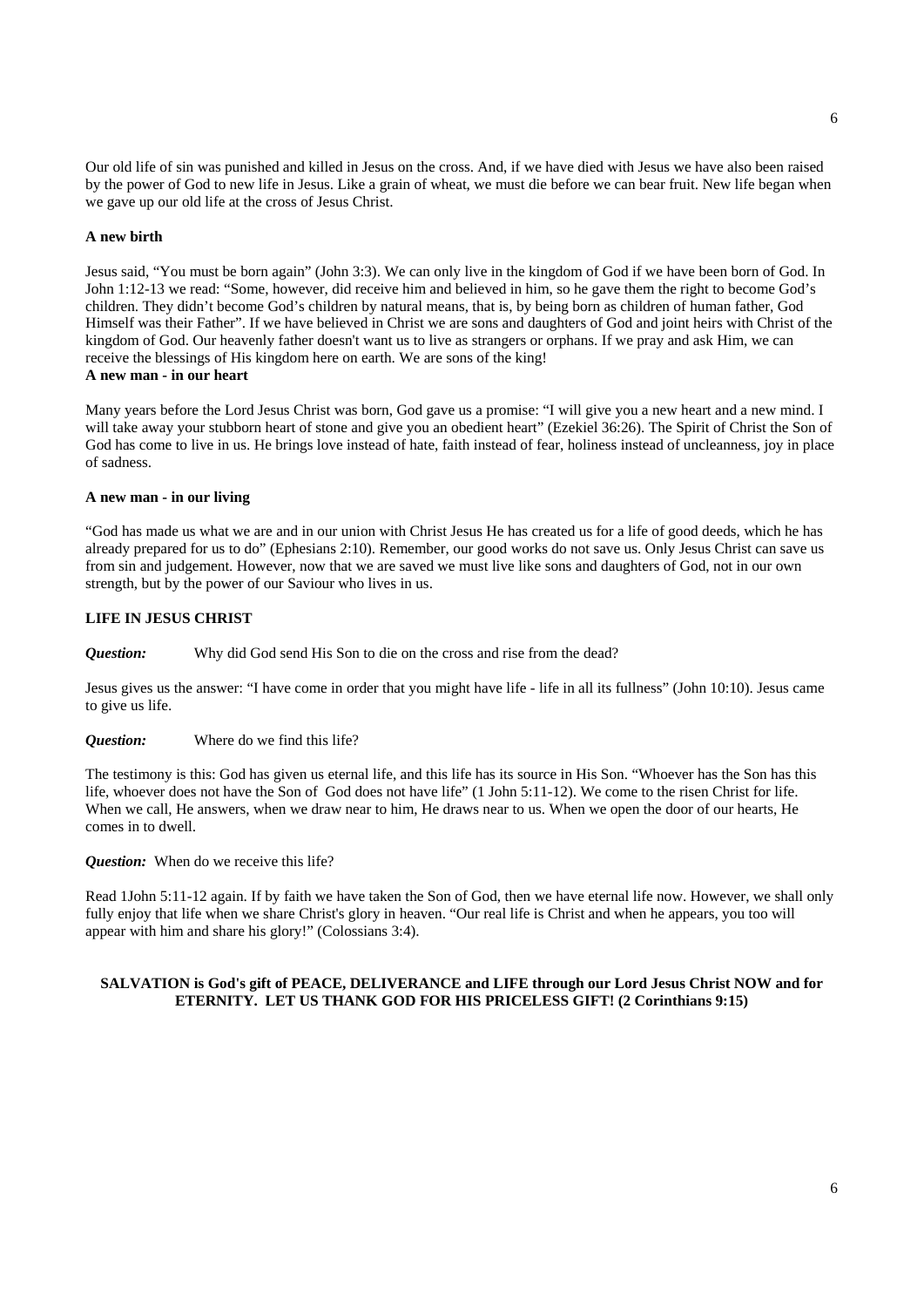### **LESSON THREE: QUESTIONS AND ANSWERS**

**Look back through lesson 3 to find these verses then fill in the missing words.**

- 1. For sin pays its …………………………… death; but God's ……………………………………is ………………………………………….. in union with Christ our Lord. (Romans 6:23).
- 2. When anyone is joined to Christ he is ………………………………………, the old is gone, the ………….. has come! (2 Corinthians 5:17).
- 3. God has ……………………………………………….and in our union with Christ Jesus He has created us for a life of ………………………………………. which he already prepared for us to do. (Ephesians 2:10).

4. I came in order that you might have ………………. (John 10:10).

 $\overline{1}$ 

|                | Answer these questions by writing neither YES or NO.                                      |   |
|----------------|-------------------------------------------------------------------------------------------|---|
| $\mathbf{I}$ . | Can our good works buy us eternal life? (Romans 6:23)                                     |   |
|                | Can we only find new life at the Cross of Calvary? (Galatians 2:20)                       | . |
| 3.             | Do we become children of God by receiving Jesus? (John 1:12-13)                           | . |
| 4.             | Does the Bible assure us that a believer in Christ has eternal life now? (1 John 5:11-12) | . |
| 5.             | Has a Christian hope of life after he dies? (Colossians 3:4)                              | . |